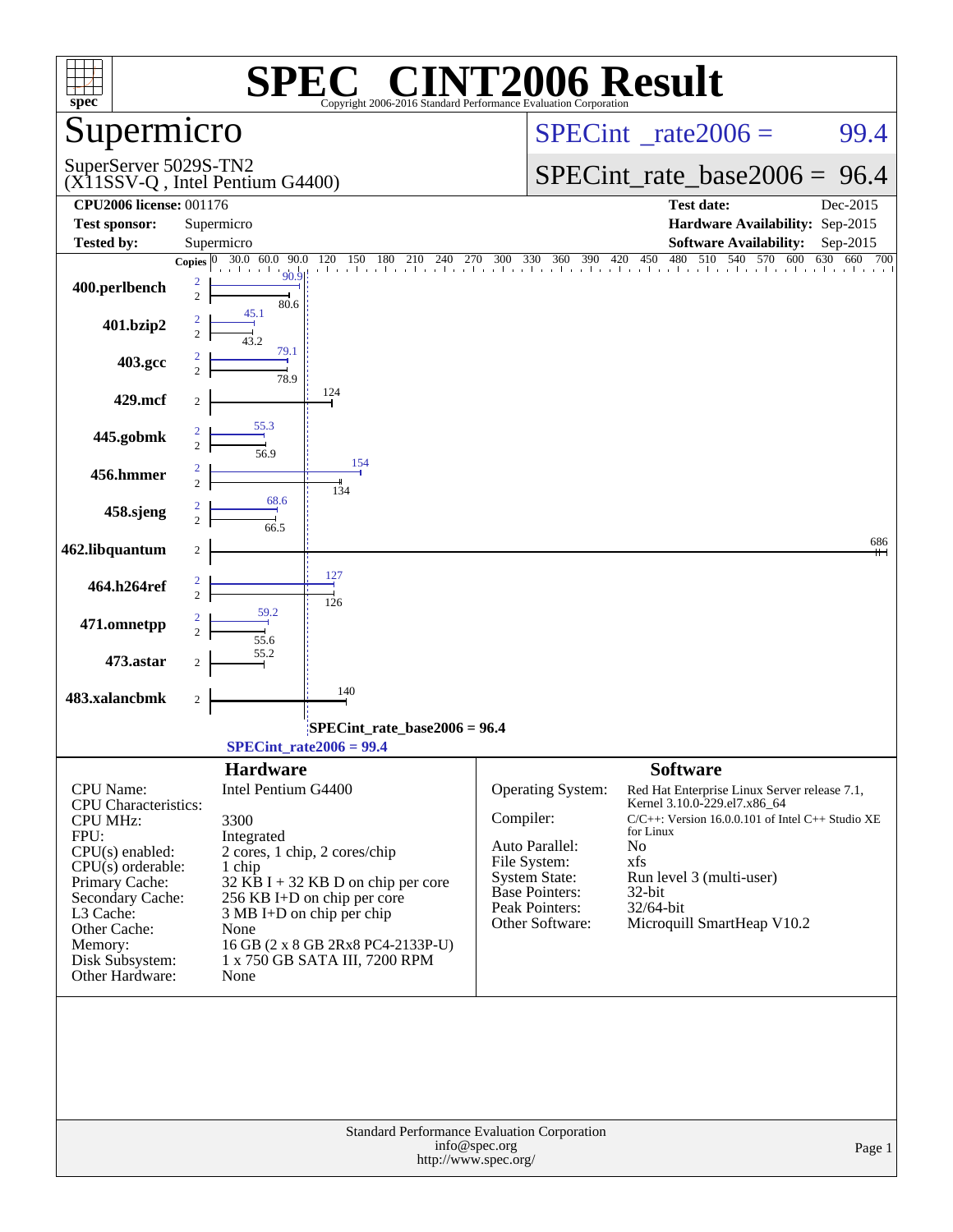

### Supermicro

#### $SPECTnt_rate2006 = 99.4$

(X11SSV-Q , Intel Pentium G4400) SuperServer 5029S-TN2

[SPECint\\_rate\\_base2006 =](http://www.spec.org/auto/cpu2006/Docs/result-fields.html#SPECintratebase2006) 96.4

**[CPU2006 license:](http://www.spec.org/auto/cpu2006/Docs/result-fields.html#CPU2006license)** 001176 **[Test date:](http://www.spec.org/auto/cpu2006/Docs/result-fields.html#Testdate)** Dec-2015 **[Test sponsor:](http://www.spec.org/auto/cpu2006/Docs/result-fields.html#Testsponsor)** Supermicro **[Hardware Availability:](http://www.spec.org/auto/cpu2006/Docs/result-fields.html#HardwareAvailability)** Sep-2015 **[Tested by:](http://www.spec.org/auto/cpu2006/Docs/result-fields.html#Testedby)** Supermicro **Supermicro [Software Availability:](http://www.spec.org/auto/cpu2006/Docs/result-fields.html#SoftwareAvailability)** Sep-2015

#### **[Results Table](http://www.spec.org/auto/cpu2006/Docs/result-fields.html#ResultsTable)**

|                    | <b>Base</b>                                                                                             |                |       |                |       | <b>Peak</b>    |       |                |                |              |                |              |                |              |
|--------------------|---------------------------------------------------------------------------------------------------------|----------------|-------|----------------|-------|----------------|-------|----------------|----------------|--------------|----------------|--------------|----------------|--------------|
| <b>Benchmark</b>   | <b>Copies</b>                                                                                           | <b>Seconds</b> | Ratio | <b>Seconds</b> | Ratio | <b>Seconds</b> | Ratio | <b>Copies</b>  | <b>Seconds</b> | <b>Ratio</b> | <b>Seconds</b> | <b>Ratio</b> | <b>Seconds</b> | <b>Ratio</b> |
| 400.perlbench      |                                                                                                         | 242            | 80.8  | 242            | 80.6  | 242            | 80.6  |                | 215            | 90.9         | 215            | 90.9         | 215            | 90.9         |
| 401.bzip2          |                                                                                                         | 447            | 43.2  | 446            | 43.2  | 446            | 43.3  |                | 427            | 45.2         | 428            | 45.1         | 429            | 45.0         |
| $403.\mathrm{gcc}$ | 2                                                                                                       | 204            | 79.0  | 204            | 78.8  | 204            | 78.9  | C              | 203            | 79.3         | 203            | 79.1         | 204            | 79.0         |
| $429$ .mcf         |                                                                                                         | 146            | 125   | 147            | 124   | 147            | 124   |                | 146            | 125          | 147            | 124          | 147            | <u>124</u>   |
| $445$ .gobmk       |                                                                                                         | 368            | 57.0  | 368            | 56.9  | 369            | 56.9  |                | 379            | 55.3         | 379            | 55.3         | <u>379</u>     | 55.3         |
| 456.hmmer          |                                                                                                         | 139            | 134   | 139            | 134   | 140            | 133   |                | 121            | 154          | 121            | 154          | <u>121</u>     | <u>154</u>   |
| $458$ .sjeng       |                                                                                                         | 364            | 66.5  | 364            | 66.4  | 364            | 66.5  |                | 353            | 68.6         | 353            | 68.6         | 353            | 68.6         |
| 462.libquantum     |                                                                                                         | 59.7           | 694   | 60.4           | 686   | 60.7           | 683   |                | 59.7           | 694          | 60.4           | 686          | 60.7           | 683          |
| 464.h264ref        |                                                                                                         | 350            | 126   | 350            | 126   | 350            | 126   |                | 348            | 127          | 349            | 127          | 349            | <u>127</u>   |
| 471.omnetpp        |                                                                                                         | 225            | 55.5  | 225            | 55.6  | 225            | 55.6  | $\mathcal{D}$  | 211            | 59.2         | 210            | 59.4         | <u>211</u>     | 59.2         |
| 473.astar          |                                                                                                         | 255            | 55.2  | 254            | 55.2  | 254            | 55.3  | $\overline{2}$ | 255            | 55.2         | 254            | 55.2         | 254            | 55.3         |
| 483.xalancbmk      |                                                                                                         | 98.8           | 140   | 99.0           | 139   | 98.9           | 140   |                | 98.8           | 140          | 99.0           | 139          | 98.9           | <b>140</b>   |
|                    | Recults appear in the order in which they were run. Rold underlined text indicates a median measurement |                |       |                |       |                |       |                |                |              |                |              |                |              |

Results appear in the [order in which they were run.](http://www.spec.org/auto/cpu2006/Docs/result-fields.html#RunOrder) Bold underlined text indicates a median measurem

#### **[Submit Notes](http://www.spec.org/auto/cpu2006/Docs/result-fields.html#SubmitNotes)**

 The taskset mechanism was used to bind copies to processors. The config file option 'submit' was used to generate taskset commands to bind each copy to a specific processor. For details, please see the config file.

#### **[Operating System Notes](http://www.spec.org/auto/cpu2006/Docs/result-fields.html#OperatingSystemNotes)**

Stack size set to unlimited using "ulimit -s unlimited"

#### **[Platform Notes](http://www.spec.org/auto/cpu2006/Docs/result-fields.html#PlatformNotes)**

Standard Performance Evaluation Corporation Sysinfo program /home/cpu2006\_ic16/config/sysinfo.rev6914 \$Rev: 6914 \$ \$Date:: 2014-06-25 #\$ e3fbb8667b5a285932ceab81e28219e1 running on localhost.localdomain Fri Dec 18 06:59:33 2015 This section contains SUT (System Under Test) info as seen by some common utilities. To remove or add to this section, see: <http://www.spec.org/cpu2006/Docs/config.html#sysinfo> From /proc/cpuinfo model name : Intel(R) Pentium(R) CPU G4400 @ 3.30GHz 1 "physical id"s (chips) 2 "processors" cores, siblings (Caution: counting these is hw and system dependent. The following excerpts from /proc/cpuinfo might not be reliable. Use with caution.) cpu cores : 2 siblings : 2 Continued on next page

[info@spec.org](mailto:info@spec.org) <http://www.spec.org/>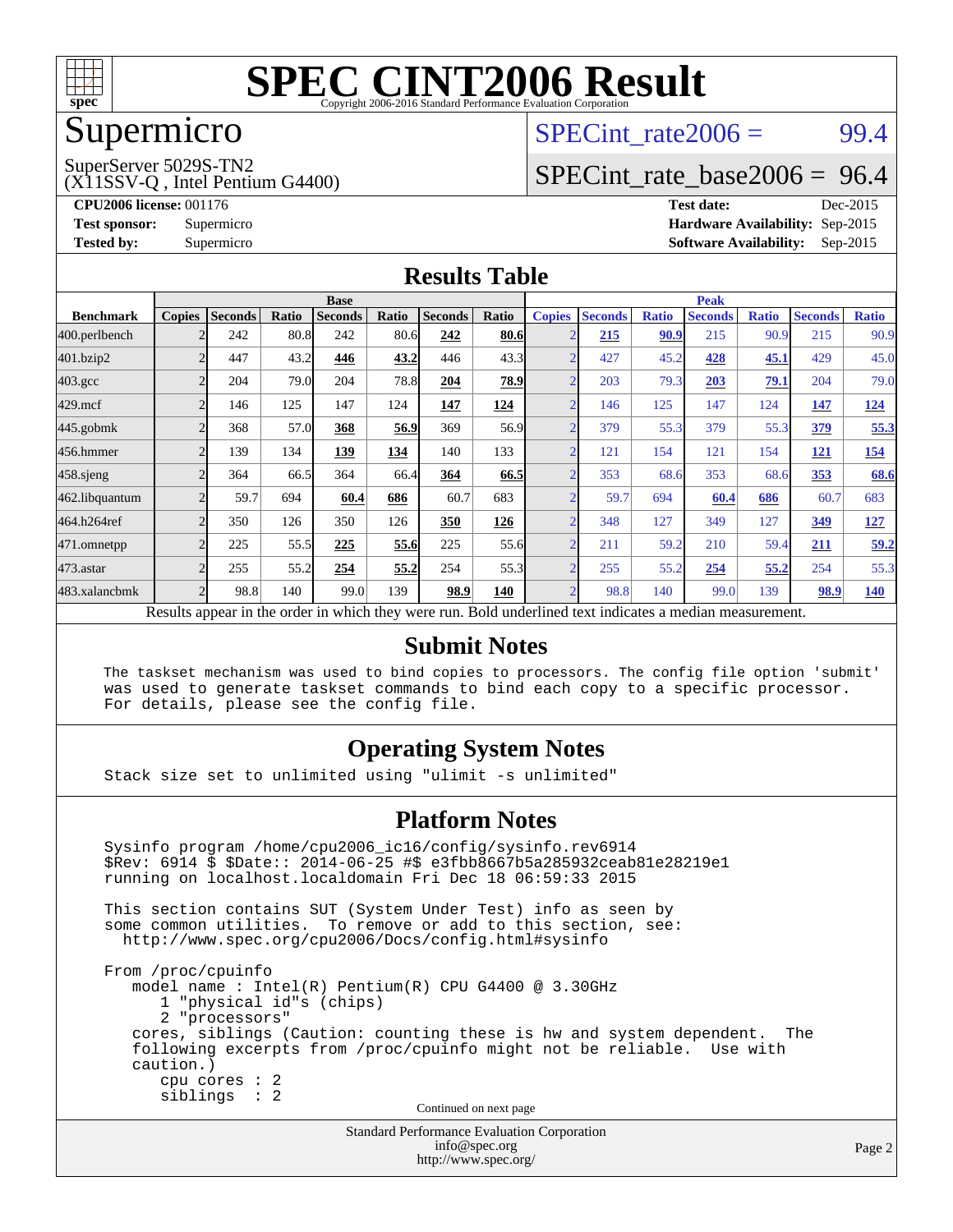

#### Supermicro

 $SPECint rate2006 = 99.4$ 

SuperServer 5029S-TN2

[SPECint\\_rate\\_base2006 =](http://www.spec.org/auto/cpu2006/Docs/result-fields.html#SPECintratebase2006) 96.4

### (X11SSV-Q , Intel Pentium G4400)

**[CPU2006 license:](http://www.spec.org/auto/cpu2006/Docs/result-fields.html#CPU2006license)** 001176 **[Test date:](http://www.spec.org/auto/cpu2006/Docs/result-fields.html#Testdate)** Dec-2015 **[Test sponsor:](http://www.spec.org/auto/cpu2006/Docs/result-fields.html#Testsponsor)** Supermicro **[Hardware Availability:](http://www.spec.org/auto/cpu2006/Docs/result-fields.html#HardwareAvailability)** Sep-2015 **[Tested by:](http://www.spec.org/auto/cpu2006/Docs/result-fields.html#Testedby)** Supermicro **Supermicro [Software Availability:](http://www.spec.org/auto/cpu2006/Docs/result-fields.html#SoftwareAvailability)** Sep-2015

#### **[Platform Notes \(Continued\)](http://www.spec.org/auto/cpu2006/Docs/result-fields.html#PlatformNotes)**

 physical 0: cores 0 1 cache size : 3072 KB From /proc/meminfo MemTotal: 16164312 kB HugePages\_Total: 0 Hugepagesize: 2048 kB From /etc/\*release\* /etc/\*version\* os-release: NAME="Red Hat Enterprise Linux Server" VERSION="7.1 (Maipo)" ID="rhel" ID\_LIKE="fedora" VERSION\_ID="7.1" PRETTY\_NAME="Red Hat Enterprise Linux Server 7.1 (Maipo)" ANSI\_COLOR="0;31" CPE\_NAME="cpe:/o:redhat:enterprise\_linux:7.1:GA:server" redhat-release: Red Hat Enterprise Linux Server release 7.1 (Maipo) system-release: Red Hat Enterprise Linux Server release 7.1 (Maipo) system-release-cpe: cpe:/o:redhat:enterprise\_linux:7.1:ga:server uname -a: Linux localhost.localdomain 3.10.0-229.el7.x86\_64 #1 SMP Thu Jan 29 18:37:38 EST 2015 x86 64 x86 64 x86 64 GNU/Linux run-level 3 Dec 17 20:35 SPEC is set to: /home/cpu2006\_ic16 Filesystem Type Size Used Avail Use% Mounted on /dev/mapper/rhel-home xfs 216G 183G 34G 85% /home Additional information from dmidecode: Warning: Use caution when you interpret this section. The 'dmidecode' program reads system data which is "intended to allow hardware to be accurately determined", but the intent may not be met, as there are frequent changes to hardware, firmware, and the "DMTF SMBIOS" standard. BIOS American Megatrends Inc. 1.0a 11/03/2015 Memory: 2x Samsung M471A1G43DB0-CPB 8 GB 2 rank 2133 MHz (End of data from sysinfo program)

#### **[General Notes](http://www.spec.org/auto/cpu2006/Docs/result-fields.html#GeneralNotes)**

Environment variables set by runspec before the start of the run: LD\_LIBRARY\_PATH = "/home/cpu2006\_ic16/libs/32:/home/cpu2006\_ic16/libs/64:/home/cpu2006\_ic16/sh"

 Binaries compiled on a system with 1x Intel Core i5-4670K CPU + 32GB memory using RedHat EL 7.1

Continued on next page

Standard Performance Evaluation Corporation [info@spec.org](mailto:info@spec.org) <http://www.spec.org/>

Page 3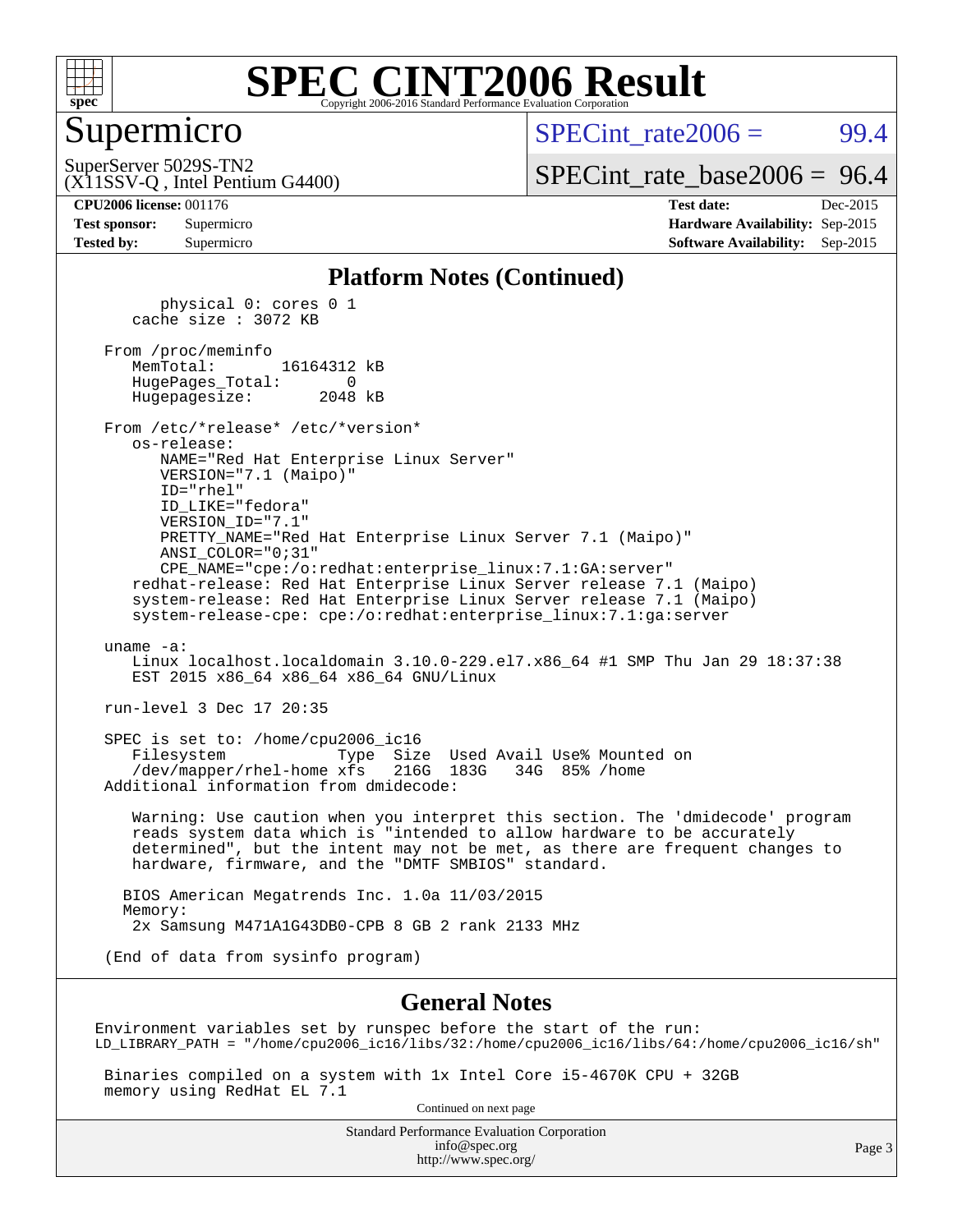

#### Supermicro

SPECint rate $2006 = 99.4$ 

SuperServer 5029S-TN2

[SPECint\\_rate\\_base2006 =](http://www.spec.org/auto/cpu2006/Docs/result-fields.html#SPECintratebase2006) 96.4

(X11SSV-Q , Intel Pentium G4400)

**[CPU2006 license:](http://www.spec.org/auto/cpu2006/Docs/result-fields.html#CPU2006license)** 001176 **[Test date:](http://www.spec.org/auto/cpu2006/Docs/result-fields.html#Testdate)** Dec-2015 **[Test sponsor:](http://www.spec.org/auto/cpu2006/Docs/result-fields.html#Testsponsor)** Supermicro **[Hardware Availability:](http://www.spec.org/auto/cpu2006/Docs/result-fields.html#HardwareAvailability)** Sep-2015 **[Tested by:](http://www.spec.org/auto/cpu2006/Docs/result-fields.html#Testedby)** Supermicro **Supermicro [Software Availability:](http://www.spec.org/auto/cpu2006/Docs/result-fields.html#SoftwareAvailability)** Sep-2015

#### **[General Notes \(Continued\)](http://www.spec.org/auto/cpu2006/Docs/result-fields.html#GeneralNotes)**

 Transparent Huge Pages enabled with: echo always > /sys/kernel/mm/transparent\_hugepage/enabled

### **[Base Compiler Invocation](http://www.spec.org/auto/cpu2006/Docs/result-fields.html#BaseCompilerInvocation)**

[C benchmarks](http://www.spec.org/auto/cpu2006/Docs/result-fields.html#Cbenchmarks):

[icc -m32 -L/opt/intel/compilers\\_and\\_libraries\\_2016/linux/compiler/lib/ia32\\_lin](http://www.spec.org/cpu2006/results/res2016q1/cpu2006-20160125-38788.flags.html#user_CCbase_intel_icc_e10256ba5924b668798078a321b0cb3f)

[C++ benchmarks:](http://www.spec.org/auto/cpu2006/Docs/result-fields.html#CXXbenchmarks)

[icpc -m32 -L/opt/intel/compilers\\_and\\_libraries\\_2016/linux/compiler/lib/ia32\\_lin](http://www.spec.org/cpu2006/results/res2016q1/cpu2006-20160125-38788.flags.html#user_CXXbase_intel_icpc_b4f50a394bdb4597aa5879c16bc3f5c5)

#### **[Base Portability Flags](http://www.spec.org/auto/cpu2006/Docs/result-fields.html#BasePortabilityFlags)**

 400.perlbench: [-D\\_FILE\\_OFFSET\\_BITS=64](http://www.spec.org/cpu2006/results/res2016q1/cpu2006-20160125-38788.flags.html#user_basePORTABILITY400_perlbench_file_offset_bits_64_438cf9856305ebd76870a2c6dc2689ab) [-DSPEC\\_CPU\\_LINUX\\_IA32](http://www.spec.org/cpu2006/results/res2016q1/cpu2006-20160125-38788.flags.html#b400.perlbench_baseCPORTABILITY_DSPEC_CPU_LINUX_IA32) 401.bzip2: [-D\\_FILE\\_OFFSET\\_BITS=64](http://www.spec.org/cpu2006/results/res2016q1/cpu2006-20160125-38788.flags.html#user_basePORTABILITY401_bzip2_file_offset_bits_64_438cf9856305ebd76870a2c6dc2689ab) 403.gcc: [-D\\_FILE\\_OFFSET\\_BITS=64](http://www.spec.org/cpu2006/results/res2016q1/cpu2006-20160125-38788.flags.html#user_basePORTABILITY403_gcc_file_offset_bits_64_438cf9856305ebd76870a2c6dc2689ab) 429.mcf: [-D\\_FILE\\_OFFSET\\_BITS=64](http://www.spec.org/cpu2006/results/res2016q1/cpu2006-20160125-38788.flags.html#user_basePORTABILITY429_mcf_file_offset_bits_64_438cf9856305ebd76870a2c6dc2689ab) 445.gobmk: [-D\\_FILE\\_OFFSET\\_BITS=64](http://www.spec.org/cpu2006/results/res2016q1/cpu2006-20160125-38788.flags.html#user_basePORTABILITY445_gobmk_file_offset_bits_64_438cf9856305ebd76870a2c6dc2689ab) 456.hmmer: [-D\\_FILE\\_OFFSET\\_BITS=64](http://www.spec.org/cpu2006/results/res2016q1/cpu2006-20160125-38788.flags.html#user_basePORTABILITY456_hmmer_file_offset_bits_64_438cf9856305ebd76870a2c6dc2689ab) 458.sjeng: [-D\\_FILE\\_OFFSET\\_BITS=64](http://www.spec.org/cpu2006/results/res2016q1/cpu2006-20160125-38788.flags.html#user_basePORTABILITY458_sjeng_file_offset_bits_64_438cf9856305ebd76870a2c6dc2689ab) 462.libquantum: [-D\\_FILE\\_OFFSET\\_BITS=64](http://www.spec.org/cpu2006/results/res2016q1/cpu2006-20160125-38788.flags.html#user_basePORTABILITY462_libquantum_file_offset_bits_64_438cf9856305ebd76870a2c6dc2689ab) [-DSPEC\\_CPU\\_LINUX](http://www.spec.org/cpu2006/results/res2016q1/cpu2006-20160125-38788.flags.html#b462.libquantum_baseCPORTABILITY_DSPEC_CPU_LINUX) 464.h264ref: [-D\\_FILE\\_OFFSET\\_BITS=64](http://www.spec.org/cpu2006/results/res2016q1/cpu2006-20160125-38788.flags.html#user_basePORTABILITY464_h264ref_file_offset_bits_64_438cf9856305ebd76870a2c6dc2689ab) 471.omnetpp: [-D\\_FILE\\_OFFSET\\_BITS=64](http://www.spec.org/cpu2006/results/res2016q1/cpu2006-20160125-38788.flags.html#user_basePORTABILITY471_omnetpp_file_offset_bits_64_438cf9856305ebd76870a2c6dc2689ab) 473.astar: [-D\\_FILE\\_OFFSET\\_BITS=64](http://www.spec.org/cpu2006/results/res2016q1/cpu2006-20160125-38788.flags.html#user_basePORTABILITY473_astar_file_offset_bits_64_438cf9856305ebd76870a2c6dc2689ab) 483.xalancbmk: [-D\\_FILE\\_OFFSET\\_BITS=64](http://www.spec.org/cpu2006/results/res2016q1/cpu2006-20160125-38788.flags.html#user_basePORTABILITY483_xalancbmk_file_offset_bits_64_438cf9856305ebd76870a2c6dc2689ab) [-DSPEC\\_CPU\\_LINUX](http://www.spec.org/cpu2006/results/res2016q1/cpu2006-20160125-38788.flags.html#b483.xalancbmk_baseCXXPORTABILITY_DSPEC_CPU_LINUX)

### **[Base Optimization Flags](http://www.spec.org/auto/cpu2006/Docs/result-fields.html#BaseOptimizationFlags)**

[C benchmarks](http://www.spec.org/auto/cpu2006/Docs/result-fields.html#Cbenchmarks): [-xSSE4.2](http://www.spec.org/cpu2006/results/res2016q1/cpu2006-20160125-38788.flags.html#user_CCbase_f-xSSE42_f91528193cf0b216347adb8b939d4107) [-ipo](http://www.spec.org/cpu2006/results/res2016q1/cpu2006-20160125-38788.flags.html#user_CCbase_f-ipo) [-O3](http://www.spec.org/cpu2006/results/res2016q1/cpu2006-20160125-38788.flags.html#user_CCbase_f-O3) [-no-prec-div](http://www.spec.org/cpu2006/results/res2016q1/cpu2006-20160125-38788.flags.html#user_CCbase_f-no-prec-div) [-opt-prefetch](http://www.spec.org/cpu2006/results/res2016q1/cpu2006-20160125-38788.flags.html#user_CCbase_f-opt-prefetch)

[C++ benchmarks:](http://www.spec.org/auto/cpu2006/Docs/result-fields.html#CXXbenchmarks) [-xSSE4.2](http://www.spec.org/cpu2006/results/res2016q1/cpu2006-20160125-38788.flags.html#user_CXXbase_f-xSSE42_f91528193cf0b216347adb8b939d4107) [-ipo](http://www.spec.org/cpu2006/results/res2016q1/cpu2006-20160125-38788.flags.html#user_CXXbase_f-ipo) [-O3](http://www.spec.org/cpu2006/results/res2016q1/cpu2006-20160125-38788.flags.html#user_CXXbase_f-O3) [-no-prec-div](http://www.spec.org/cpu2006/results/res2016q1/cpu2006-20160125-38788.flags.html#user_CXXbase_f-no-prec-div) [-opt-prefetch](http://www.spec.org/cpu2006/results/res2016q1/cpu2006-20160125-38788.flags.html#user_CXXbase_f-opt-prefetch) [-Wl,-z,muldefs](http://www.spec.org/cpu2006/results/res2016q1/cpu2006-20160125-38788.flags.html#user_CXXbase_link_force_multiple1_74079c344b956b9658436fd1b6dd3a8a) [-L/sh -lsmartheap](http://www.spec.org/cpu2006/results/res2016q1/cpu2006-20160125-38788.flags.html#user_CXXbase_SmartHeap_32f6c82aa1ed9c52345d30cf6e4a0499)

### **[Base Other Flags](http://www.spec.org/auto/cpu2006/Docs/result-fields.html#BaseOtherFlags)**

[C benchmarks](http://www.spec.org/auto/cpu2006/Docs/result-fields.html#Cbenchmarks):

403.gcc: [-Dalloca=\\_alloca](http://www.spec.org/cpu2006/results/res2016q1/cpu2006-20160125-38788.flags.html#b403.gcc_baseEXTRA_CFLAGS_Dalloca_be3056838c12de2578596ca5467af7f3)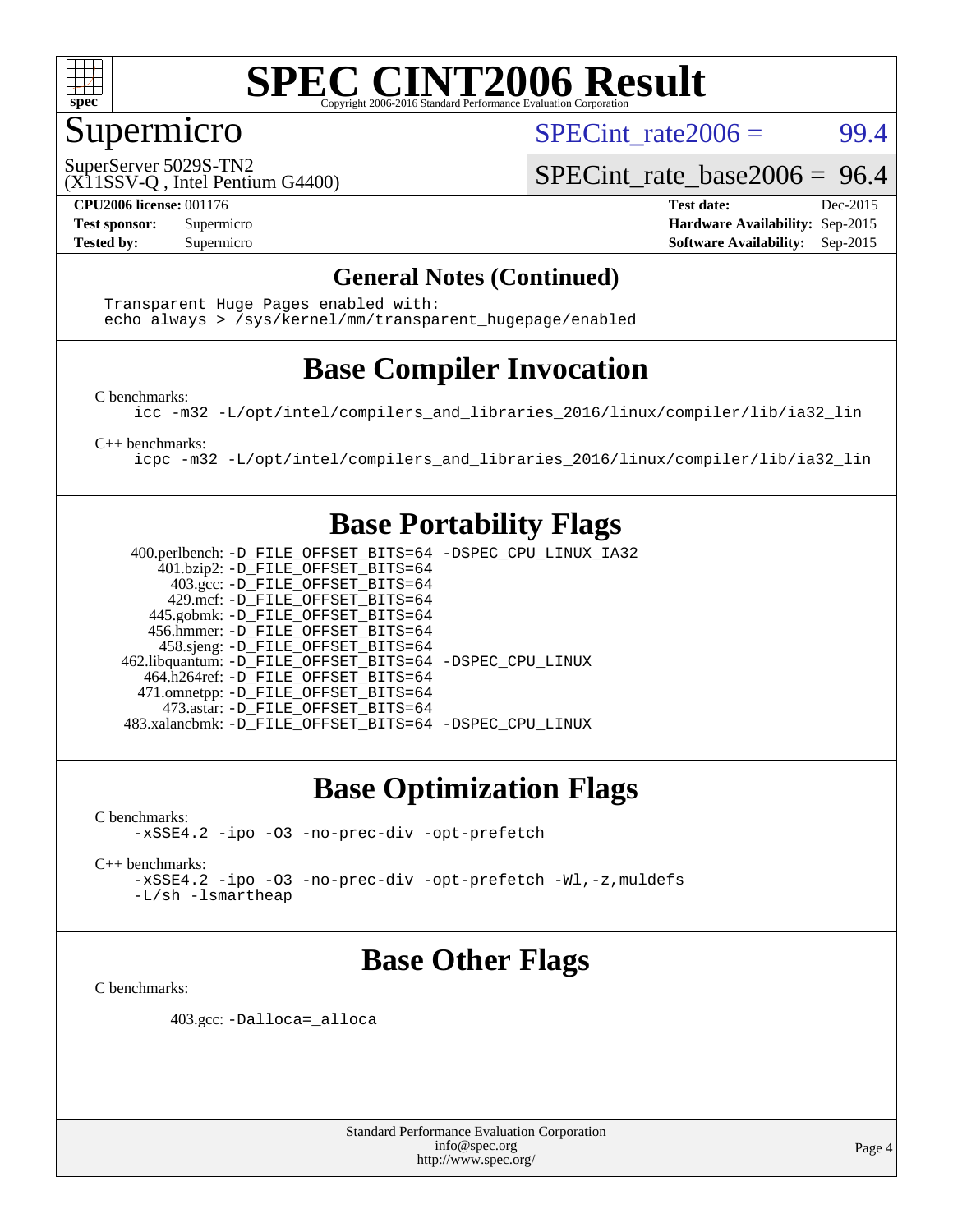

#### Supermicro

SPECint rate $2006 = 99.4$ 

(X11SSV-Q , Intel Pentium G4400) SuperServer 5029S-TN2

[SPECint\\_rate\\_base2006 =](http://www.spec.org/auto/cpu2006/Docs/result-fields.html#SPECintratebase2006) 96.4

| <b>Test sponsor:</b> | Supermicro |
|----------------------|------------|
| <b>Tested by:</b>    | Supermicro |

**[CPU2006 license:](http://www.spec.org/auto/cpu2006/Docs/result-fields.html#CPU2006license)** 001176 **[Test date:](http://www.spec.org/auto/cpu2006/Docs/result-fields.html#Testdate)** Dec-2015 **[Hardware Availability:](http://www.spec.org/auto/cpu2006/Docs/result-fields.html#HardwareAvailability)** Sep-2015 **[Software Availability:](http://www.spec.org/auto/cpu2006/Docs/result-fields.html#SoftwareAvailability)** Sep-2015

#### **[Peak Compiler Invocation](http://www.spec.org/auto/cpu2006/Docs/result-fields.html#PeakCompilerInvocation)**

[C benchmarks \(except as noted below\)](http://www.spec.org/auto/cpu2006/Docs/result-fields.html#Cbenchmarksexceptasnotedbelow):

[icc -m32 -L/opt/intel/compilers\\_and\\_libraries\\_2016/linux/compiler/lib/ia32\\_lin](http://www.spec.org/cpu2006/results/res2016q1/cpu2006-20160125-38788.flags.html#user_CCpeak_intel_icc_e10256ba5924b668798078a321b0cb3f)

400.perlbench: [icc -m64](http://www.spec.org/cpu2006/results/res2016q1/cpu2006-20160125-38788.flags.html#user_peakCCLD400_perlbench_intel_icc_64bit_bda6cc9af1fdbb0edc3795bac97ada53)

401.bzip2: [icc -m64](http://www.spec.org/cpu2006/results/res2016q1/cpu2006-20160125-38788.flags.html#user_peakCCLD401_bzip2_intel_icc_64bit_bda6cc9af1fdbb0edc3795bac97ada53)

456.hmmer: [icc -m64](http://www.spec.org/cpu2006/results/res2016q1/cpu2006-20160125-38788.flags.html#user_peakCCLD456_hmmer_intel_icc_64bit_bda6cc9af1fdbb0edc3795bac97ada53)

458.sjeng: [icc -m64](http://www.spec.org/cpu2006/results/res2016q1/cpu2006-20160125-38788.flags.html#user_peakCCLD458_sjeng_intel_icc_64bit_bda6cc9af1fdbb0edc3795bac97ada53)

#### [C++ benchmarks:](http://www.spec.org/auto/cpu2006/Docs/result-fields.html#CXXbenchmarks)

[icpc -m32 -L/opt/intel/compilers\\_and\\_libraries\\_2016/linux/compiler/lib/ia32\\_lin](http://www.spec.org/cpu2006/results/res2016q1/cpu2006-20160125-38788.flags.html#user_CXXpeak_intel_icpc_b4f50a394bdb4597aa5879c16bc3f5c5)

#### **[Peak Portability Flags](http://www.spec.org/auto/cpu2006/Docs/result-fields.html#PeakPortabilityFlags)**

 400.perlbench: [-D\\_FILE\\_OFFSET\\_BITS=64](http://www.spec.org/cpu2006/results/res2016q1/cpu2006-20160125-38788.flags.html#user_peakPORTABILITY400_perlbench_file_offset_bits_64_438cf9856305ebd76870a2c6dc2689ab) [-DSPEC\\_CPU\\_LP64](http://www.spec.org/cpu2006/results/res2016q1/cpu2006-20160125-38788.flags.html#b400.perlbench_peakCPORTABILITY_DSPEC_CPU_LP64) [-DSPEC\\_CPU\\_LINUX\\_X64](http://www.spec.org/cpu2006/results/res2016q1/cpu2006-20160125-38788.flags.html#b400.perlbench_peakCPORTABILITY_DSPEC_CPU_LINUX_X64) 401.bzip2: [-D\\_FILE\\_OFFSET\\_BITS=64](http://www.spec.org/cpu2006/results/res2016q1/cpu2006-20160125-38788.flags.html#user_peakPORTABILITY401_bzip2_file_offset_bits_64_438cf9856305ebd76870a2c6dc2689ab) [-DSPEC\\_CPU\\_LP64](http://www.spec.org/cpu2006/results/res2016q1/cpu2006-20160125-38788.flags.html#suite_peakCPORTABILITY401_bzip2_DSPEC_CPU_LP64) 403.gcc: [-D\\_FILE\\_OFFSET\\_BITS=64](http://www.spec.org/cpu2006/results/res2016q1/cpu2006-20160125-38788.flags.html#user_peakPORTABILITY403_gcc_file_offset_bits_64_438cf9856305ebd76870a2c6dc2689ab) 429.mcf: [-D\\_FILE\\_OFFSET\\_BITS=64](http://www.spec.org/cpu2006/results/res2016q1/cpu2006-20160125-38788.flags.html#user_peakPORTABILITY429_mcf_file_offset_bits_64_438cf9856305ebd76870a2c6dc2689ab) 445.gobmk: [-D\\_FILE\\_OFFSET\\_BITS=64](http://www.spec.org/cpu2006/results/res2016q1/cpu2006-20160125-38788.flags.html#user_peakPORTABILITY445_gobmk_file_offset_bits_64_438cf9856305ebd76870a2c6dc2689ab) 456.hmmer: [-D\\_FILE\\_OFFSET\\_BITS=64](http://www.spec.org/cpu2006/results/res2016q1/cpu2006-20160125-38788.flags.html#user_peakPORTABILITY456_hmmer_file_offset_bits_64_438cf9856305ebd76870a2c6dc2689ab) [-DSPEC\\_CPU\\_LP64](http://www.spec.org/cpu2006/results/res2016q1/cpu2006-20160125-38788.flags.html#suite_peakCPORTABILITY456_hmmer_DSPEC_CPU_LP64) 458.sjeng: [-D\\_FILE\\_OFFSET\\_BITS=64](http://www.spec.org/cpu2006/results/res2016q1/cpu2006-20160125-38788.flags.html#user_peakPORTABILITY458_sjeng_file_offset_bits_64_438cf9856305ebd76870a2c6dc2689ab) [-DSPEC\\_CPU\\_LP64](http://www.spec.org/cpu2006/results/res2016q1/cpu2006-20160125-38788.flags.html#suite_peakCPORTABILITY458_sjeng_DSPEC_CPU_LP64) 462.libquantum: [-D\\_FILE\\_OFFSET\\_BITS=64](http://www.spec.org/cpu2006/results/res2016q1/cpu2006-20160125-38788.flags.html#user_peakPORTABILITY462_libquantum_file_offset_bits_64_438cf9856305ebd76870a2c6dc2689ab) [-DSPEC\\_CPU\\_LINUX](http://www.spec.org/cpu2006/results/res2016q1/cpu2006-20160125-38788.flags.html#b462.libquantum_peakCPORTABILITY_DSPEC_CPU_LINUX) 464.h264ref: [-D\\_FILE\\_OFFSET\\_BITS=64](http://www.spec.org/cpu2006/results/res2016q1/cpu2006-20160125-38788.flags.html#user_peakPORTABILITY464_h264ref_file_offset_bits_64_438cf9856305ebd76870a2c6dc2689ab) 471.omnetpp: [-D\\_FILE\\_OFFSET\\_BITS=64](http://www.spec.org/cpu2006/results/res2016q1/cpu2006-20160125-38788.flags.html#user_peakPORTABILITY471_omnetpp_file_offset_bits_64_438cf9856305ebd76870a2c6dc2689ab) 473.astar: [-D\\_FILE\\_OFFSET\\_BITS=64](http://www.spec.org/cpu2006/results/res2016q1/cpu2006-20160125-38788.flags.html#user_peakPORTABILITY473_astar_file_offset_bits_64_438cf9856305ebd76870a2c6dc2689ab) 483.xalancbmk: [-D\\_FILE\\_OFFSET\\_BITS=64](http://www.spec.org/cpu2006/results/res2016q1/cpu2006-20160125-38788.flags.html#user_peakPORTABILITY483_xalancbmk_file_offset_bits_64_438cf9856305ebd76870a2c6dc2689ab) [-DSPEC\\_CPU\\_LINUX](http://www.spec.org/cpu2006/results/res2016q1/cpu2006-20160125-38788.flags.html#b483.xalancbmk_peakCXXPORTABILITY_DSPEC_CPU_LINUX)

#### **[Peak Optimization Flags](http://www.spec.org/auto/cpu2006/Docs/result-fields.html#PeakOptimizationFlags)**

[C benchmarks](http://www.spec.org/auto/cpu2006/Docs/result-fields.html#Cbenchmarks):

 400.perlbench: [-xSSE4.2](http://www.spec.org/cpu2006/results/res2016q1/cpu2006-20160125-38788.flags.html#user_peakPASS2_CFLAGSPASS2_LDCFLAGS400_perlbench_f-xSSE42_f91528193cf0b216347adb8b939d4107)(pass 2) [-prof-gen:threadsafe](http://www.spec.org/cpu2006/results/res2016q1/cpu2006-20160125-38788.flags.html#user_peakPASS1_CFLAGSPASS1_LDCFLAGS400_perlbench_prof_gen_21a26eb79f378b550acd7bec9fe4467a)(pass 1) [-ipo](http://www.spec.org/cpu2006/results/res2016q1/cpu2006-20160125-38788.flags.html#user_peakPASS2_CFLAGSPASS2_LDCFLAGS400_perlbench_f-ipo)(pass 2) [-O3](http://www.spec.org/cpu2006/results/res2016q1/cpu2006-20160125-38788.flags.html#user_peakPASS2_CFLAGSPASS2_LDCFLAGS400_perlbench_f-O3)(pass 2) [-no-prec-div](http://www.spec.org/cpu2006/results/res2016q1/cpu2006-20160125-38788.flags.html#user_peakPASS2_CFLAGSPASS2_LDCFLAGS400_perlbench_f-no-prec-div)(pass 2) [-par-num-threads=1](http://www.spec.org/cpu2006/results/res2016q1/cpu2006-20160125-38788.flags.html#user_peakPASS1_CFLAGSPASS1_LDCFLAGS400_perlbench_par_num_threads_786a6ff141b4e9e90432e998842df6c2)(pass 1) [-prof-use](http://www.spec.org/cpu2006/results/res2016q1/cpu2006-20160125-38788.flags.html#user_peakPASS2_CFLAGSPASS2_LDCFLAGS400_perlbench_prof_use_bccf7792157ff70d64e32fe3e1250b55)(pass 2) [-auto-ilp32](http://www.spec.org/cpu2006/results/res2016q1/cpu2006-20160125-38788.flags.html#user_peakCOPTIMIZE400_perlbench_f-auto-ilp32)

 401.bzip2: [-xSSE4.2](http://www.spec.org/cpu2006/results/res2016q1/cpu2006-20160125-38788.flags.html#user_peakPASS2_CFLAGSPASS2_LDCFLAGS401_bzip2_f-xSSE42_f91528193cf0b216347adb8b939d4107)(pass 2) [-prof-gen:threadsafe](http://www.spec.org/cpu2006/results/res2016q1/cpu2006-20160125-38788.flags.html#user_peakPASS1_CFLAGSPASS1_LDCFLAGS401_bzip2_prof_gen_21a26eb79f378b550acd7bec9fe4467a)(pass 1) [-ipo](http://www.spec.org/cpu2006/results/res2016q1/cpu2006-20160125-38788.flags.html#user_peakPASS2_CFLAGSPASS2_LDCFLAGS401_bzip2_f-ipo)(pass 2) [-O3](http://www.spec.org/cpu2006/results/res2016q1/cpu2006-20160125-38788.flags.html#user_peakPASS2_CFLAGSPASS2_LDCFLAGS401_bzip2_f-O3)(pass 2) [-no-prec-div](http://www.spec.org/cpu2006/results/res2016q1/cpu2006-20160125-38788.flags.html#user_peakPASS2_CFLAGSPASS2_LDCFLAGS401_bzip2_f-no-prec-div)(pass 2) [-par-num-threads=1](http://www.spec.org/cpu2006/results/res2016q1/cpu2006-20160125-38788.flags.html#user_peakPASS1_CFLAGSPASS1_LDCFLAGS401_bzip2_par_num_threads_786a6ff141b4e9e90432e998842df6c2)(pass 1) [-prof-use](http://www.spec.org/cpu2006/results/res2016q1/cpu2006-20160125-38788.flags.html#user_peakPASS2_CFLAGSPASS2_LDCFLAGS401_bzip2_prof_use_bccf7792157ff70d64e32fe3e1250b55)(pass 2) [-opt-prefetch](http://www.spec.org/cpu2006/results/res2016q1/cpu2006-20160125-38788.flags.html#user_peakCOPTIMIZE401_bzip2_f-opt-prefetch) [-auto-ilp32](http://www.spec.org/cpu2006/results/res2016q1/cpu2006-20160125-38788.flags.html#user_peakCOPTIMIZE401_bzip2_f-auto-ilp32) [-ansi-alias](http://www.spec.org/cpu2006/results/res2016q1/cpu2006-20160125-38788.flags.html#user_peakCOPTIMIZE401_bzip2_f-ansi-alias)

403.gcc: [-xSSE4.2](http://www.spec.org/cpu2006/results/res2016q1/cpu2006-20160125-38788.flags.html#user_peakCOPTIMIZE403_gcc_f-xSSE42_f91528193cf0b216347adb8b939d4107) [-ipo](http://www.spec.org/cpu2006/results/res2016q1/cpu2006-20160125-38788.flags.html#user_peakCOPTIMIZE403_gcc_f-ipo) [-O3](http://www.spec.org/cpu2006/results/res2016q1/cpu2006-20160125-38788.flags.html#user_peakCOPTIMIZE403_gcc_f-O3) [-no-prec-div](http://www.spec.org/cpu2006/results/res2016q1/cpu2006-20160125-38788.flags.html#user_peakCOPTIMIZE403_gcc_f-no-prec-div)

 $429$ .mcf: basepeak = yes

Continued on next page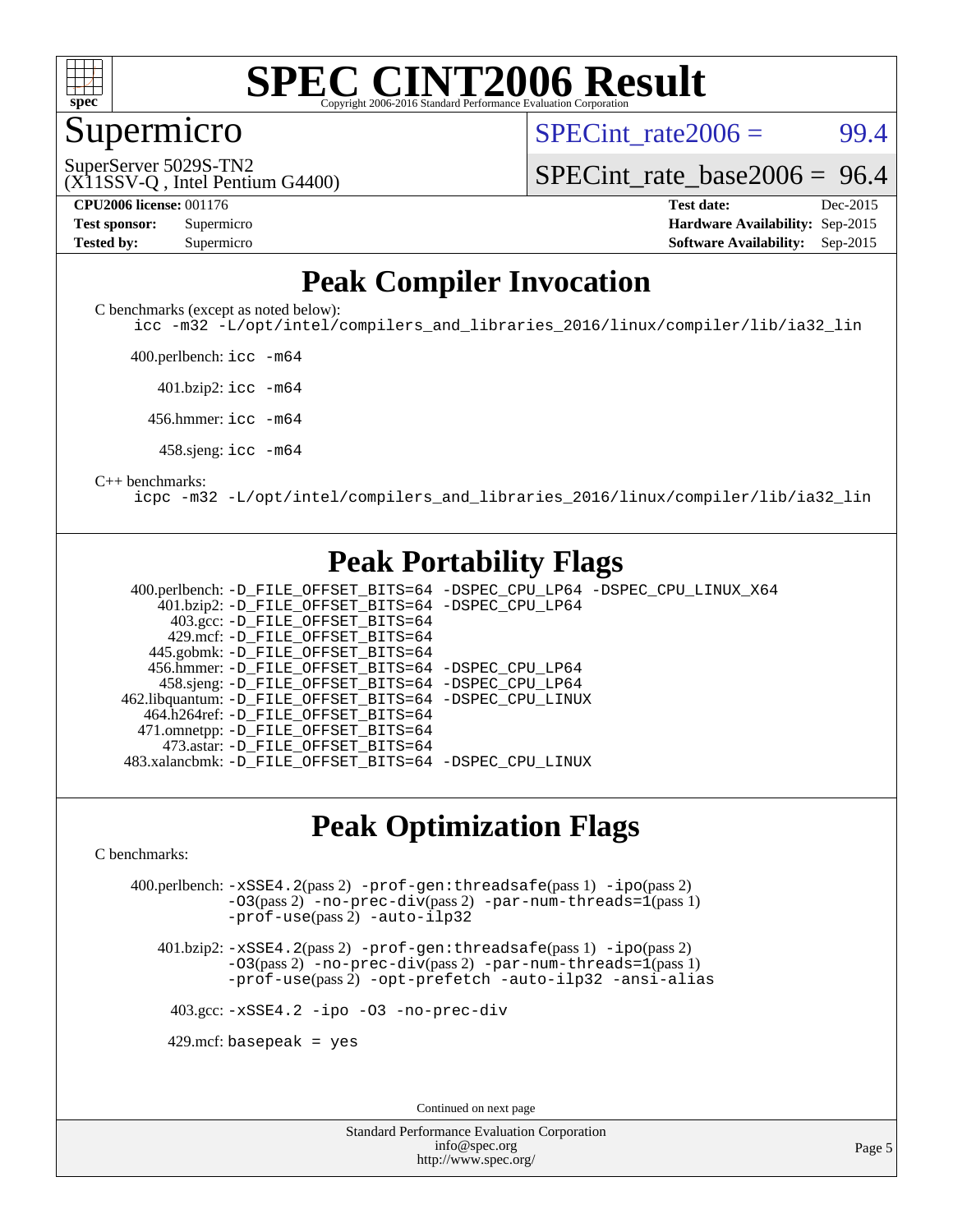

### Supermicro

SPECint rate $2006 = 99.4$ 

SuperServer 5029S-TN2

[SPECint\\_rate\\_base2006 =](http://www.spec.org/auto/cpu2006/Docs/result-fields.html#SPECintratebase2006) 96.4

(X11SSV-Q , Intel Pentium G4400) **[CPU2006 license:](http://www.spec.org/auto/cpu2006/Docs/result-fields.html#CPU2006license)** 001176 **[Test date:](http://www.spec.org/auto/cpu2006/Docs/result-fields.html#Testdate)** Dec-2015

| <b>Test sponsor:</b> | Supermicro |
|----------------------|------------|
| <b>Tested by:</b>    | Supermicro |

**[Hardware Availability:](http://www.spec.org/auto/cpu2006/Docs/result-fields.html#HardwareAvailability)** Sep-2015 **[Software Availability:](http://www.spec.org/auto/cpu2006/Docs/result-fields.html#SoftwareAvailability)** Sep-2015

### **[Peak Optimization Flags \(Continued\)](http://www.spec.org/auto/cpu2006/Docs/result-fields.html#PeakOptimizationFlags)**

 445.gobmk: [-xSSE4.2](http://www.spec.org/cpu2006/results/res2016q1/cpu2006-20160125-38788.flags.html#user_peakPASS2_CFLAGSPASS2_LDCFLAGS445_gobmk_f-xSSE42_f91528193cf0b216347adb8b939d4107)(pass 2) [-prof-gen:threadsafe](http://www.spec.org/cpu2006/results/res2016q1/cpu2006-20160125-38788.flags.html#user_peakPASS1_CFLAGSPASS1_LDCFLAGS445_gobmk_prof_gen_21a26eb79f378b550acd7bec9fe4467a)(pass 1) [-prof-use](http://www.spec.org/cpu2006/results/res2016q1/cpu2006-20160125-38788.flags.html#user_peakPASS2_CFLAGSPASS2_LDCFLAGS445_gobmk_prof_use_bccf7792157ff70d64e32fe3e1250b55)(pass2) [-par-num-threads=1](http://www.spec.org/cpu2006/results/res2016q1/cpu2006-20160125-38788.flags.html#user_peakPASS1_CFLAGSPASS1_LDCFLAGS445_gobmk_par_num_threads_786a6ff141b4e9e90432e998842df6c2)(pass1) [-ansi-alias](http://www.spec.org/cpu2006/results/res2016q1/cpu2006-20160125-38788.flags.html#user_peakCOPTIMIZE445_gobmk_f-ansi-alias)

456.hmmer: [-xSSE4.2](http://www.spec.org/cpu2006/results/res2016q1/cpu2006-20160125-38788.flags.html#user_peakCOPTIMIZE456_hmmer_f-xSSE42_f91528193cf0b216347adb8b939d4107) [-ipo](http://www.spec.org/cpu2006/results/res2016q1/cpu2006-20160125-38788.flags.html#user_peakCOPTIMIZE456_hmmer_f-ipo) [-O3](http://www.spec.org/cpu2006/results/res2016q1/cpu2006-20160125-38788.flags.html#user_peakCOPTIMIZE456_hmmer_f-O3) [-no-prec-div](http://www.spec.org/cpu2006/results/res2016q1/cpu2006-20160125-38788.flags.html#user_peakCOPTIMIZE456_hmmer_f-no-prec-div) [-unroll2](http://www.spec.org/cpu2006/results/res2016q1/cpu2006-20160125-38788.flags.html#user_peakCOPTIMIZE456_hmmer_f-unroll_784dae83bebfb236979b41d2422d7ec2) [-auto-ilp32](http://www.spec.org/cpu2006/results/res2016q1/cpu2006-20160125-38788.flags.html#user_peakCOPTIMIZE456_hmmer_f-auto-ilp32)

 458.sjeng: [-xSSE4.2](http://www.spec.org/cpu2006/results/res2016q1/cpu2006-20160125-38788.flags.html#user_peakPASS2_CFLAGSPASS2_LDCFLAGS458_sjeng_f-xSSE42_f91528193cf0b216347adb8b939d4107)(pass 2) [-prof-gen:threadsafe](http://www.spec.org/cpu2006/results/res2016q1/cpu2006-20160125-38788.flags.html#user_peakPASS1_CFLAGSPASS1_LDCFLAGS458_sjeng_prof_gen_21a26eb79f378b550acd7bec9fe4467a)(pass 1) [-ipo](http://www.spec.org/cpu2006/results/res2016q1/cpu2006-20160125-38788.flags.html#user_peakPASS2_CFLAGSPASS2_LDCFLAGS458_sjeng_f-ipo)(pass 2) [-O3](http://www.spec.org/cpu2006/results/res2016q1/cpu2006-20160125-38788.flags.html#user_peakPASS2_CFLAGSPASS2_LDCFLAGS458_sjeng_f-O3)(pass 2) [-no-prec-div](http://www.spec.org/cpu2006/results/res2016q1/cpu2006-20160125-38788.flags.html#user_peakPASS2_CFLAGSPASS2_LDCFLAGS458_sjeng_f-no-prec-div)(pass 2) [-par-num-threads=1](http://www.spec.org/cpu2006/results/res2016q1/cpu2006-20160125-38788.flags.html#user_peakPASS1_CFLAGSPASS1_LDCFLAGS458_sjeng_par_num_threads_786a6ff141b4e9e90432e998842df6c2)(pass 1)  $-prof$ -use(pass 2) [-unroll4](http://www.spec.org/cpu2006/results/res2016q1/cpu2006-20160125-38788.flags.html#user_peakCOPTIMIZE458_sjeng_f-unroll_4e5e4ed65b7fd20bdcd365bec371b81f) [-auto-ilp32](http://www.spec.org/cpu2006/results/res2016q1/cpu2006-20160125-38788.flags.html#user_peakCOPTIMIZE458_sjeng_f-auto-ilp32)

 $462$ .libquantum: basepeak = yes

 464.h264ref: [-xSSE4.2](http://www.spec.org/cpu2006/results/res2016q1/cpu2006-20160125-38788.flags.html#user_peakPASS2_CFLAGSPASS2_LDCFLAGS464_h264ref_f-xSSE42_f91528193cf0b216347adb8b939d4107)(pass 2) [-prof-gen:threadsafe](http://www.spec.org/cpu2006/results/res2016q1/cpu2006-20160125-38788.flags.html#user_peakPASS1_CFLAGSPASS1_LDCFLAGS464_h264ref_prof_gen_21a26eb79f378b550acd7bec9fe4467a)(pass 1) [-ipo](http://www.spec.org/cpu2006/results/res2016q1/cpu2006-20160125-38788.flags.html#user_peakPASS2_CFLAGSPASS2_LDCFLAGS464_h264ref_f-ipo)(pass 2)  $-03(pass 2)$  [-no-prec-div](http://www.spec.org/cpu2006/results/res2016q1/cpu2006-20160125-38788.flags.html#user_peakPASS2_CFLAGSPASS2_LDCFLAGS464_h264ref_f-no-prec-div)(pass 2) [-par-num-threads=1](http://www.spec.org/cpu2006/results/res2016q1/cpu2006-20160125-38788.flags.html#user_peakPASS1_CFLAGSPASS1_LDCFLAGS464_h264ref_par_num_threads_786a6ff141b4e9e90432e998842df6c2)(pass 1) [-prof-use](http://www.spec.org/cpu2006/results/res2016q1/cpu2006-20160125-38788.flags.html#user_peakPASS2_CFLAGSPASS2_LDCFLAGS464_h264ref_prof_use_bccf7792157ff70d64e32fe3e1250b55)(pass 2) [-unroll2](http://www.spec.org/cpu2006/results/res2016q1/cpu2006-20160125-38788.flags.html#user_peakCOPTIMIZE464_h264ref_f-unroll_784dae83bebfb236979b41d2422d7ec2) [-ansi-alias](http://www.spec.org/cpu2006/results/res2016q1/cpu2006-20160125-38788.flags.html#user_peakCOPTIMIZE464_h264ref_f-ansi-alias)

[C++ benchmarks:](http://www.spec.org/auto/cpu2006/Docs/result-fields.html#CXXbenchmarks)

```
 471.omnetpp: -xSSE4.2(pass 2) -prof-gen:threadsafe(pass 1) -ipo(pass 2)
-O3(pass 2) -no-prec-div(pass 2) -par-num-threads=1(pass 1)
-prof-use(pass 2) -ansi-alias -opt-ra-region-strategy=block
-Wl,-z,muldefs -L/sh -lsmartheap
```
473.astar: basepeak = yes

 $483.xalanchmk: basepeak = yes$ 

### **[Peak Other Flags](http://www.spec.org/auto/cpu2006/Docs/result-fields.html#PeakOtherFlags)**

[C benchmarks](http://www.spec.org/auto/cpu2006/Docs/result-fields.html#Cbenchmarks):

403.gcc: [-Dalloca=\\_alloca](http://www.spec.org/cpu2006/results/res2016q1/cpu2006-20160125-38788.flags.html#b403.gcc_peakEXTRA_CFLAGS_Dalloca_be3056838c12de2578596ca5467af7f3)

The flags files that were used to format this result can be browsed at <http://www.spec.org/cpu2006/flags/Intel-ic16.0-official-linux64.html> <http://www.spec.org/cpu2006/flags/Supermicro-Platform-Settings-V1.2-revH.html>

You can also download the XML flags sources by saving the following links: <http://www.spec.org/cpu2006/flags/Intel-ic16.0-official-linux64.xml>

<http://www.spec.org/cpu2006/flags/Supermicro-Platform-Settings-V1.2-revH.xml>